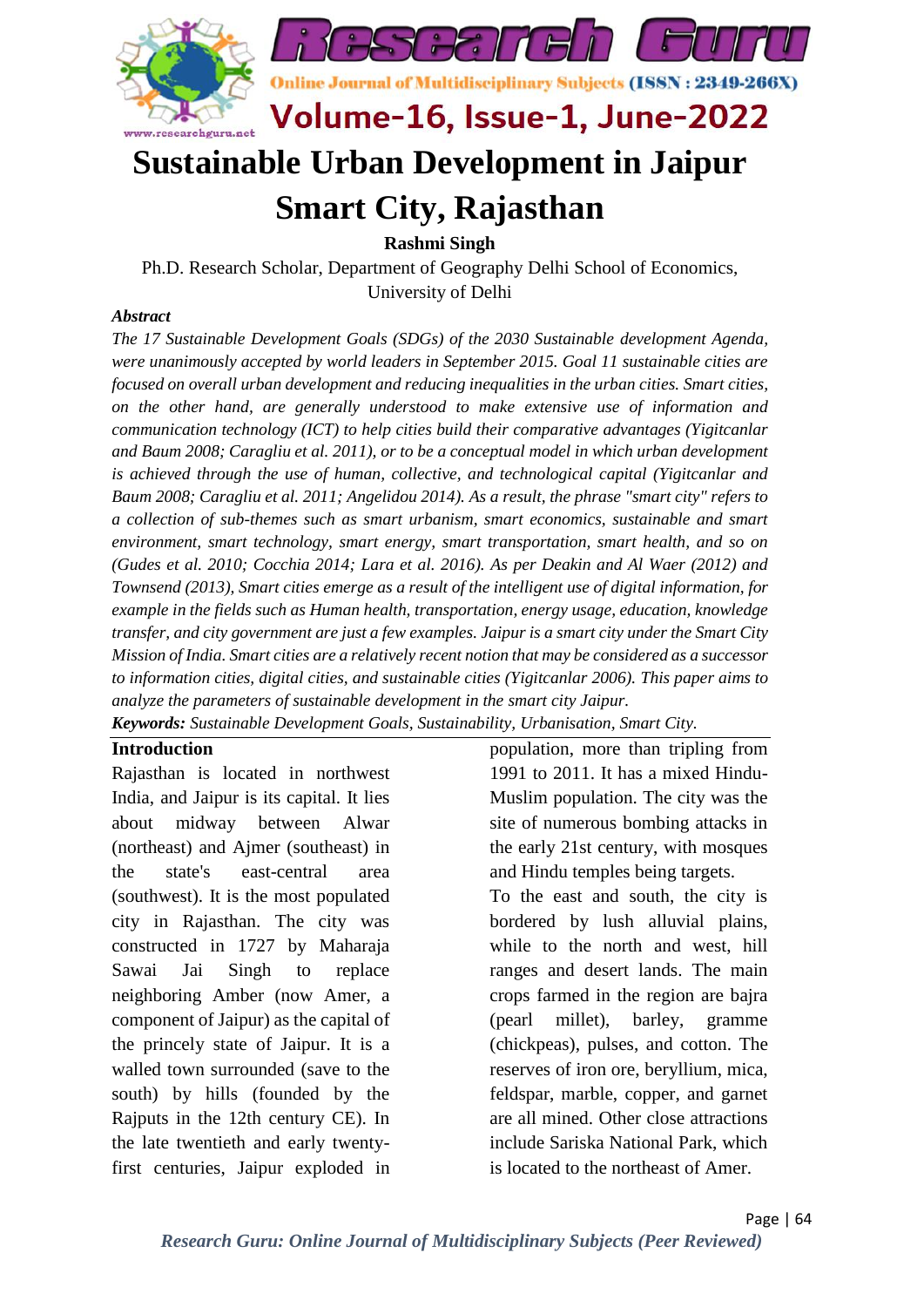# Population: 2,322,575 in 2001; 3,046,163 in 2011.

The city is noted for its beauty, and its straight-line layout is unusual. It is known as the "pink city" because of its mostly rose-colored structures. The City Palace, which houses part of the royal family of Jaipur; Jantar Mantar, an 18th-century open-air observatory that was named a UNESCO World Heritage site in 2010; Hawa Mahal (Hall of Winds); Ram Bagh palace; and Nahargarh, the Tiger Fort are among the most notable structures. Other public buildings include a museum and a library. The University of Rajasthan, which was founded in 1947, is based in Jaipur.

### **Objective**

To analyze the Sustainable Urban Development and progress of the smart city mission in Jaipur Smart City.

# **Study Area**

Jaipur city is popularly known as "Pink City" and is one of the best architecturally designed cities of India. The Jaipur city is surrounded by the Aravali hills from three sides which safeguard it from the desert and is located at a height of 1417 feet above sea level. It is surrounded by Tonk district, in the east by Alwar, Dausa and Sawai Madhopur districts in the south, and in the west by Nagaur and Ajmer districts. Jaipur border is shared with Sikar and Mahendragarh districts in the north.

Jaipur district is spread over 180 km in east to west, while the length from north to south is about 110 km. Rivers are the main sources of water for the district like the Banganga and Sabi river. Ramgarh Dam on the Banganga River is the main source of drinking water. Approximately 28.65 million cubic msssss of groundwater resources are available in the capital city of the state.

#### **Research Methodology**

The study was done on the basis using both qualitative and quantitative methods. Both primary and secondary data were used for the survey. To conduct the primary survey questionnaire was prepared on the basis of a pilot survey. Firstly, the general idea was taken from residents of the city like what kind of changes has been observed by them before and after the smart city project in the city. Changes were observed by respondents in the context of urban growth, transportation, urban facilities, and solid waste management. After the pilot survey, questionnaire was prepared to ask the questions from residents of the cities and interviews was also taken by the concerned persons in Smart City Project. Therefore, a primary survey was conducted on 200 respondents anthe d detailed interview was taken of commissioner of Smart City Project and other related members of the Project.

# **Results and Discussions**

A primary survey of 200 samples was conducted in Jaipur Smart City. On the basis of a primary survey in the city following observations were found. Of the total respondents, about 61 percent were male while about 48 were female. The education qualification of females was between 5<sup>th</sup> class to graduation, and for males' qualification was between  $10<sup>th</sup>$  class to Post Graduation. Out of them, about 45 percent of people were engaged in secondary activities like government jobs, semi-government jobs, private jobs, and self-business while few were engaged in primary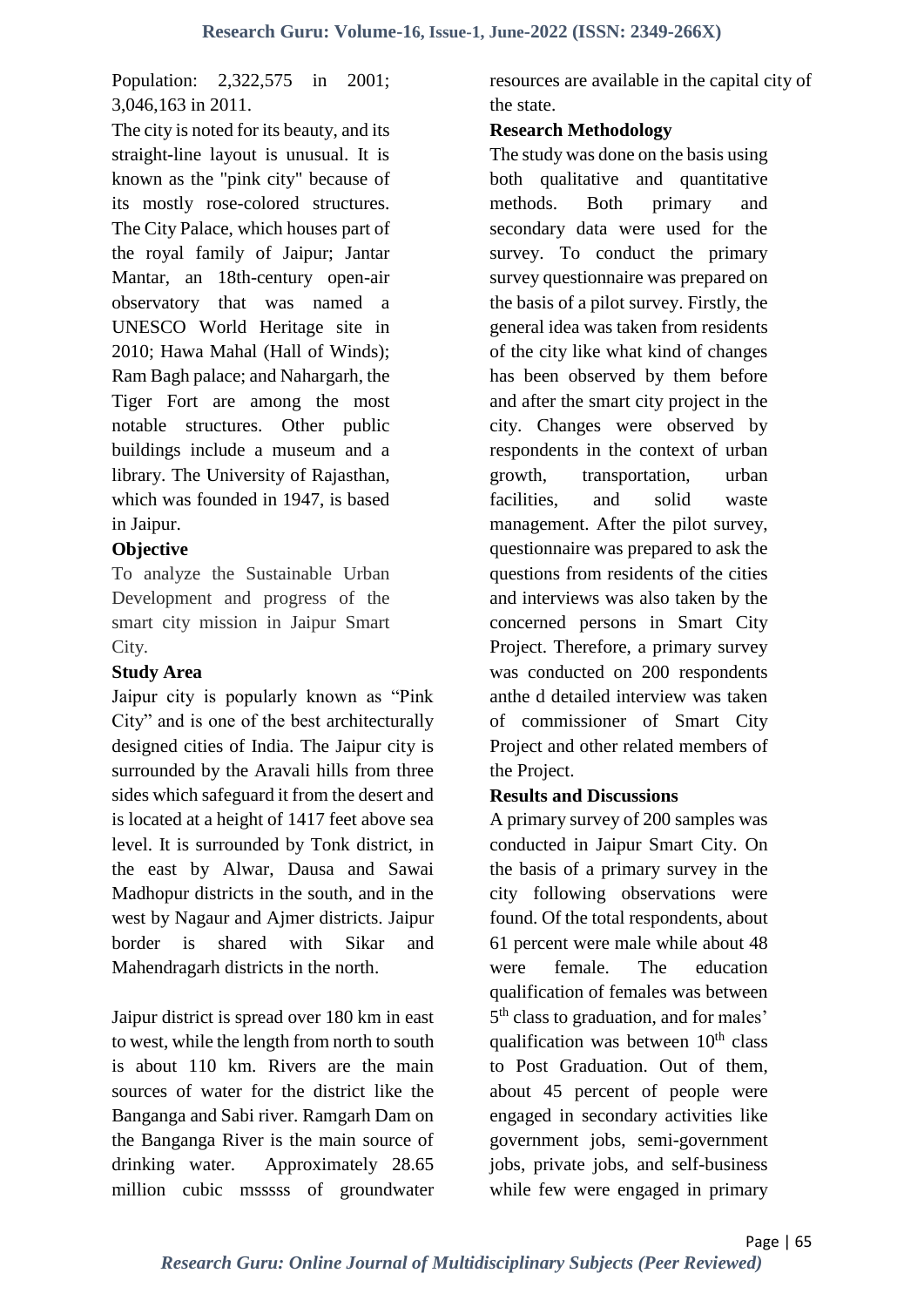activities. If we see their income about 12 percent said they earn in the range of 1 to 2 lakhs per annum mostly are businessman, while 64 percent said their income is in the range of 50 thousand to 80 thousand per annum and rest said below 50 thousand annually.

On the basis of the questionnaire, questions were asked from the people living in the city and found in the main city area for shopping purposes and other business. Their answers were recorded and converted into a graphical representation by pie charts and bar charts to understand the observations of respondents clearly.

In Jaipur smart city most of the respondents said they are living in the city for the past few decades they have seen how the city is growing fast and how things are changing in their surroundings. Most of the people are living for generations and others migrated to Jaipur city two or three decades before. In Jaipur city, the Authorities of the Smart City Project, JDA Authorities, and JMC Authorities were personally interviewed and their responses to the smart city project and progress were recorded. Apart from the questionnaire was filled up by visitors, shopkeepers, tourists, daily workers, and government employees. A few groups discussion was also

done with shopkeepers and fruit and vegetable vendors.

In Jaipur city, Smart City Mission has been spent to build smart roads (cement-concrete roads with demarcations for motorized, parking, and non-motorized areas), constructing underground ducts for hanging wires, setting up open-air gyms in parks, and renovating bus stops, among others. Several projects are carried out under special project vehicles (SPVs), such as Jaipur Smart City Limited, Funds are also spent on convergent projects carried out in collaboration with civic bodies; 50% of the investment has been provided by the union ministry of housing and urban development, 30% by the state government and the rest by local bodies. Nearly ₹1000 crore has been spent in Jaipur for the completed and ongoing projects and convergent ones. The projects worth Rs 200 crore have been completed and worth Rs 900 crore are in the pipeline under the mission.

The study reveals the ground truth of smart cities on the basis of respondents' observations. On the basis of a questionnaire, questions were asked and answers were formed in graphical representation by bar charts and pie charts to understand the observations respondents clearly.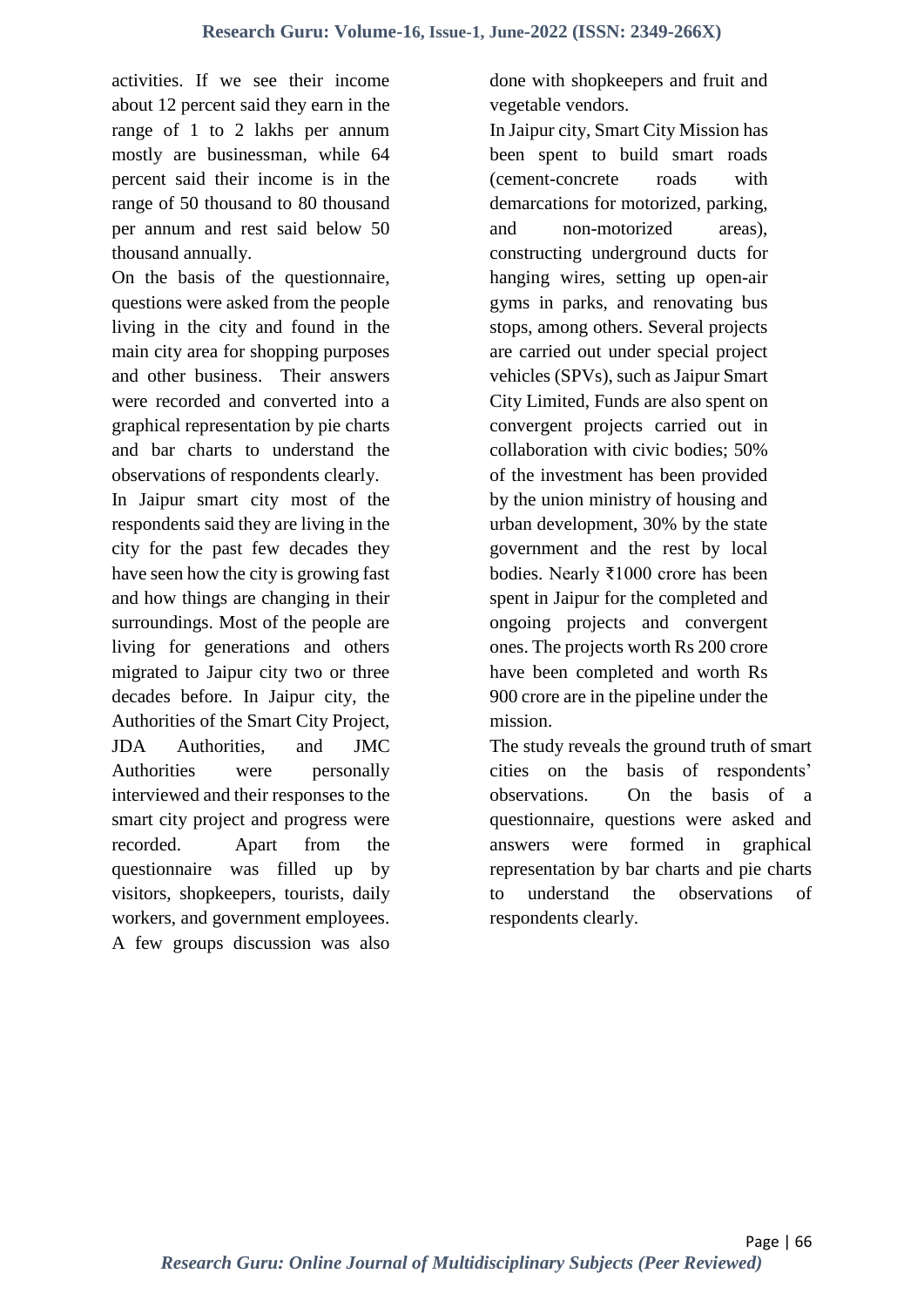

Figure 1: Features of Smart City Mission in Jaipur City, Source: Author, Primary Survey, 2022

In figure 1 respondents were asked whether they are aware of the 'concept of smart city' whetherJaipur is a smart city, and what are the features included in the smart city that make a city smart. On the basis of the survey, most people were aware of smart city features like good infrastructure (64%), better transportation facilities,(79%), smart health $(61\%)$ , better civic utilities(81%), smart energy(65%) and overall growth and better

development of the city (77%). Only a few were who had no idea and no awareness about the smart city or sustainable development of the city. Though the exact meaning of the smart city was not known to people, the meaning was similar as they wanted more development and progress in the city, better civic facilities like power supply, water supply, better roads, and solid waste management.



Figure 2: Respondent's requirement for Smart City Features in the Jaipur Smart City,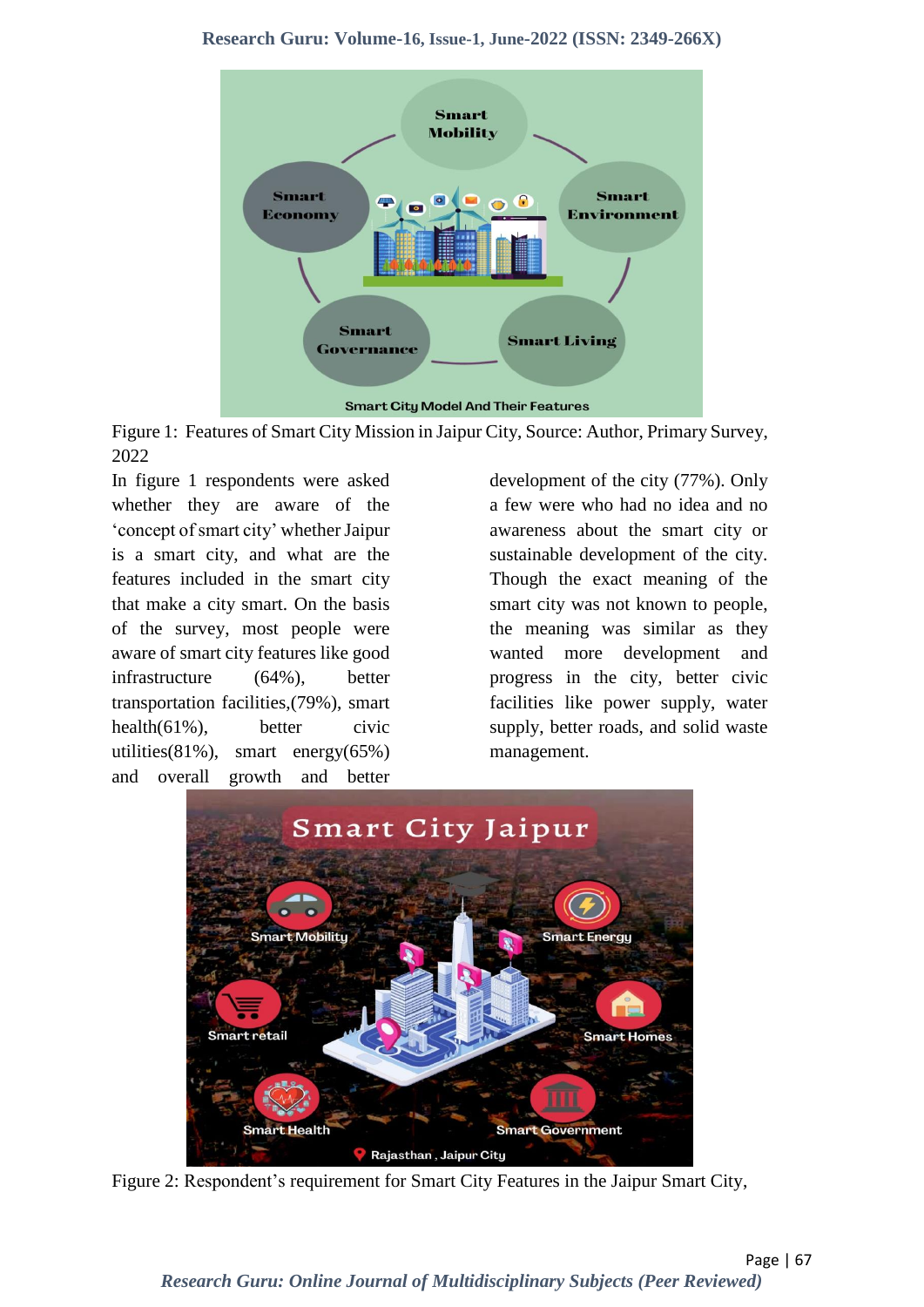#### Source: Author, Primary Survey, 2022

In figure 2, respondents' requirement for the features in the city was observed, in this study, we found that most of the people were needed the transportation facility (72%), water supply (79%), power supply (69%), and sewerage system (64%). Daily working people were tired of dig holes, and construction on roads, they were having problems in daily commuting to work and home. Few people were not happy with the water supply as it was not a full-time supply, allowing only an hourly basis in the city. A similar case was with the power supply and sewerage system. They all need smart solutions for the above problems.



Figure 3 Respondents' Requirement for Sustainable Mobility, Source: Author, Primary Survey, 2022

Figure 3, explains the requirement of respondents in transportation, In the response to the above questions,79 percent of respondents answered yes, in the case of the roads, 59 percent said yes to railway services, 76 percent said that the metro is a good mode of transportation but the very short distance it covers, 81 percent said buses services are good while 74 percent were satisfied with E-Rickshaw and E- vehicle services. They found the need for smart parking, smart roads, smart pedestrians, and smart bicycle. These services are provided in Jaipur city, some works are completed and some are still in pipeline.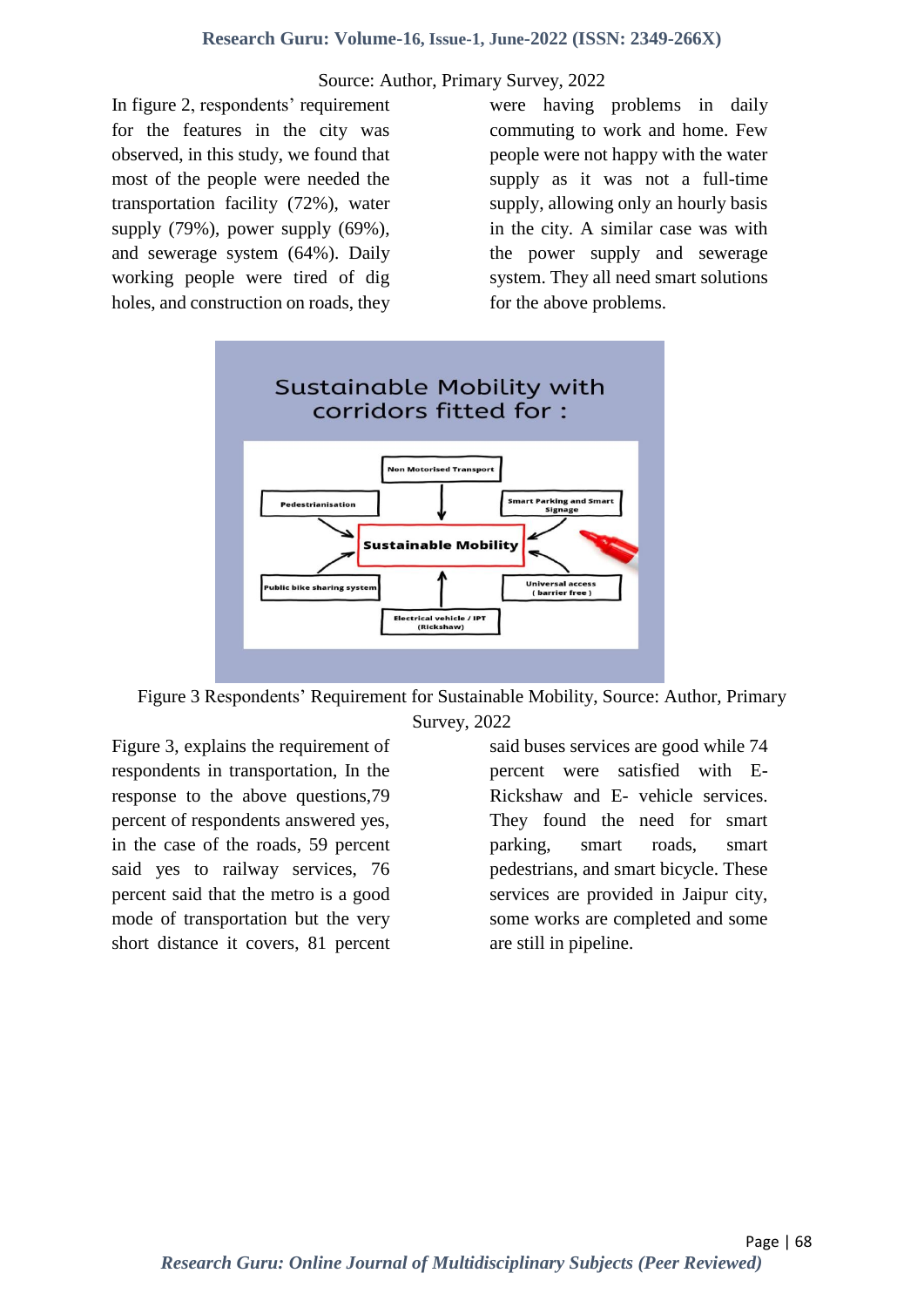

Figure 4: Focus Areas for Changes in Jaipur Smart City, Source: Author, Primary Survey,

2022

In the above figure, 4 explains that 93percent of respondents said there is a major need for environmental protection. Similarly, 85 percent said awareness of technology among people needs to be increased. Similarly, 86 percent said yes, to solid waste management, most people are tired of dirty solid waste and want a permanent solution for the disposal of waste. While 80 percent said they want better transportation facilities, widen roads, multiple lanes, better working signals on red lights, and CCTV cameras on the dark side of roads and corners, more protection for women. If we see mostly residents are very required more CCTV Cameras, Ebuses, Underground Cabling, while some are satisfied with smart parking, speedometer, metro, smart signals, Kiosk but they are limited in wall city only not in the whole city. Therefore, people are not fully satisfied.

#### **Discussion**

More smart solutions were needed for encroachment and parking problems, respondents said. Therefore, encroachment is another biggest problem in the city,

which continues even after setting up smart roads in the city. As shop keeper's businesses were hit during construction, residents needed more smart solutions for managing the traffic. The projects like multi-level car parking, retrofitting and façade development in major markets are still in the work in progress while some are in the pipeline. Officials are claiming that the work in process will yield better traffic management in the city once work is completed. In the walled city of Jaipur, the night bazaar and kiosks will be set up where tourists can purchase, therefore, night bazaar is opening soon.

More focus is on to develop the tourist spots and attract more tourists in the city. The most popular and visited areas of the city are the Amber (pronounced as Aamer) Fort, the city palace, Hawa Mahal, Jantar Mantar, the Albert Hall Museum and Govind Devji Temple; while Jaleb Chowk, Ram Niwas garden, Chogan Stadium and the Talkatora lake have huge potential to be developed as high tourists.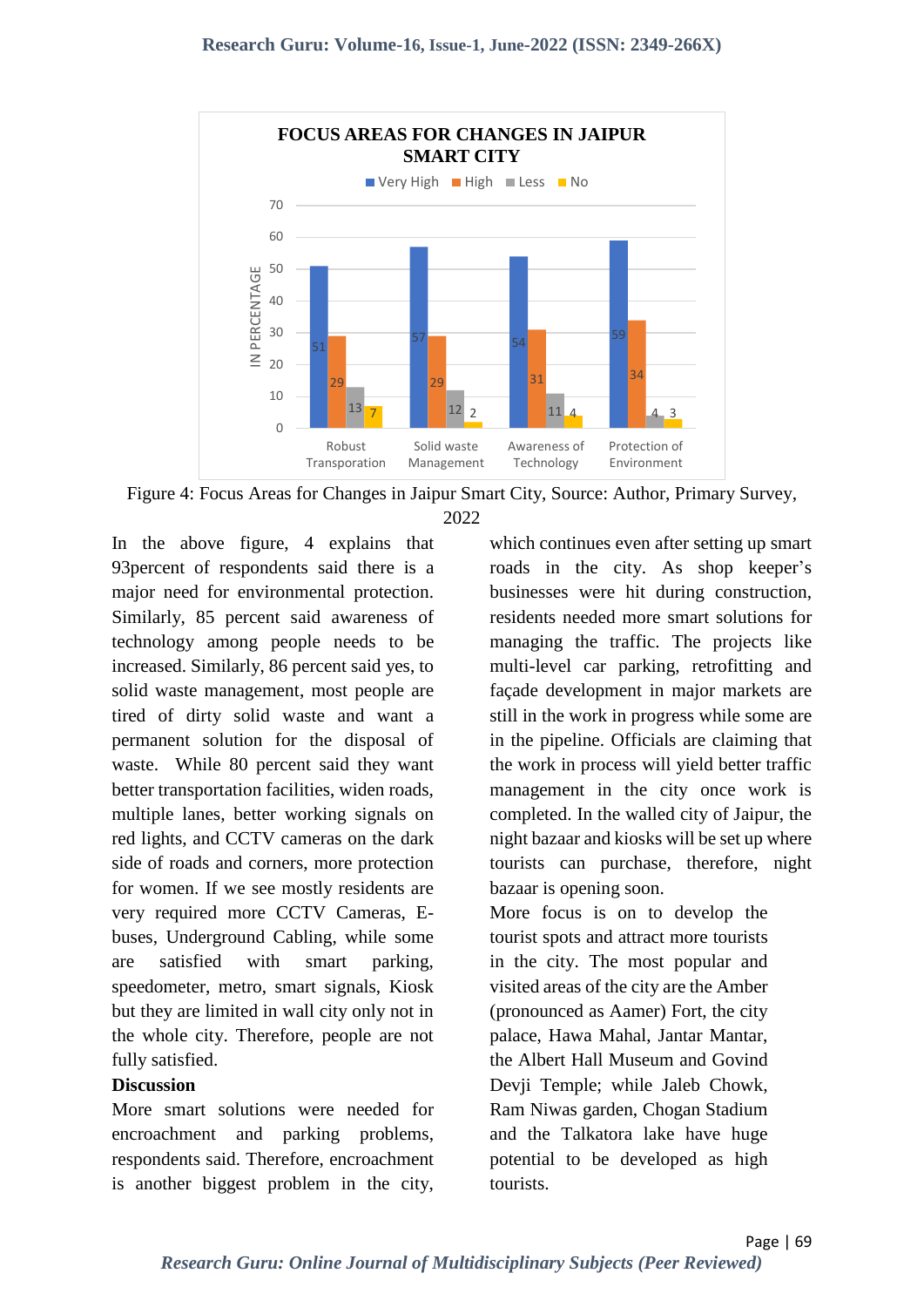#### **Conclusion**

Even after getting the 'smart city' tag, Jaipur continues to have a faulty sewage network, inefficient traffic system, inadequate garbage treatment, and encroached road as per the resident's observations, but the work related to them under projects are still going on and some are in the pipeline. Some work has been completed, though full results would be seen only after t completion of all projects in the city. Crores have been spent on Smart City Mission in Jaipur, but no major investment has been made in improving the city's drainage system and claims that the drainage is the responsibility of the municipal corporations. But we cannot deny that the smart features like widening of roads, E- buses, CCTV cameras, WiFi, intelligent lights, environment monitoring system, multi-level parking in SMS Hospital, smart meters, speedo sensors, fire sensors, sensor-based dustbins, information display system, charging points, bins with sensors, and safe movement of pedestrians, Kiosk Centres are new features of the smart city Jaipur. Smart city ventures are also called to address issues of political coordination among different levels of administration.

# **References**

- 1. Angelidou M., (2014). Smart city policies: A spatial approach, Cities Volume 41, Supplement1,2014,PagesS3S11,IS SN02642751,https://doi.org/10.101 6/j.cities..
- 2. Caragliu, A., Del Bo, C., & Nijkamp, P. (2011). Smart cities in Europe. Journal of Urban Technology, 18(2), 65–82.
- 3. Caragliu, A. (2009). Smart Cities in Europe. 3rd Central European Conference in Regional Science – CERS. A13, L90, O18, R12.
- 4. Caragliu, A. & Del Bo, C. (2012). Smartness and European urban performance: assessing the local impacts of smart urban attributes. Innovation: The European Journal of Social Science Research, 25(2): 97-113.
- 5. Cocchia, A. (2014). Smart and digital city: A systematic literature review. In Smart city (pp. 13–43). Berlin: Springer. https://doi.org/10.1007/978-3-319- 06160-3\_2
- 6. Deakin, M., & Al Wear, H. (2011). From intelligent to smart cities. Intelligent Buildings International, 3(3), 140–152.
- 7. Gudes, O., Kendall, E., Yigitcanlar, T., Pathak, V., & Baum, S. (2010). Rethinking health planning: a framework for organising information to underpin collaborative health planning. Health Information Management Journal, 39(2), 18–29.
- 8. Lara, A., Costa, E., Furlani, T., & Yigitcanlar, T. (2016). Smartness that matters: Comprehensive and human-centred characterisation of smart cities. Journal of Open Innovation,  $2(8)$ ,  $1-13$
- 9. Townsend, A. M. (2013). Smart cities: Big data, civic hackers, and the quest for a new utopia. New York: WW Norton & Company.
- 10. Trindade, E.P., Hinnig, M.P.F., da Costa, E.M. *et al.* Sustainable development of smart cities: a systematic review of the literature. *J. open innov.* **3,** 11 (2017).

[https://doi.org/10.1186/s40852-](https://doi.org/10.1186/s40852-017-0063-2) [017-0063-2](https://doi.org/10.1186/s40852-017-0063-2)

11. Trindade, E.P.; Hinnig, M.P.F.; Moreira da Costa, E.; Marques, J.S.; Bastos, R.C.; Yigitcanlar, T.